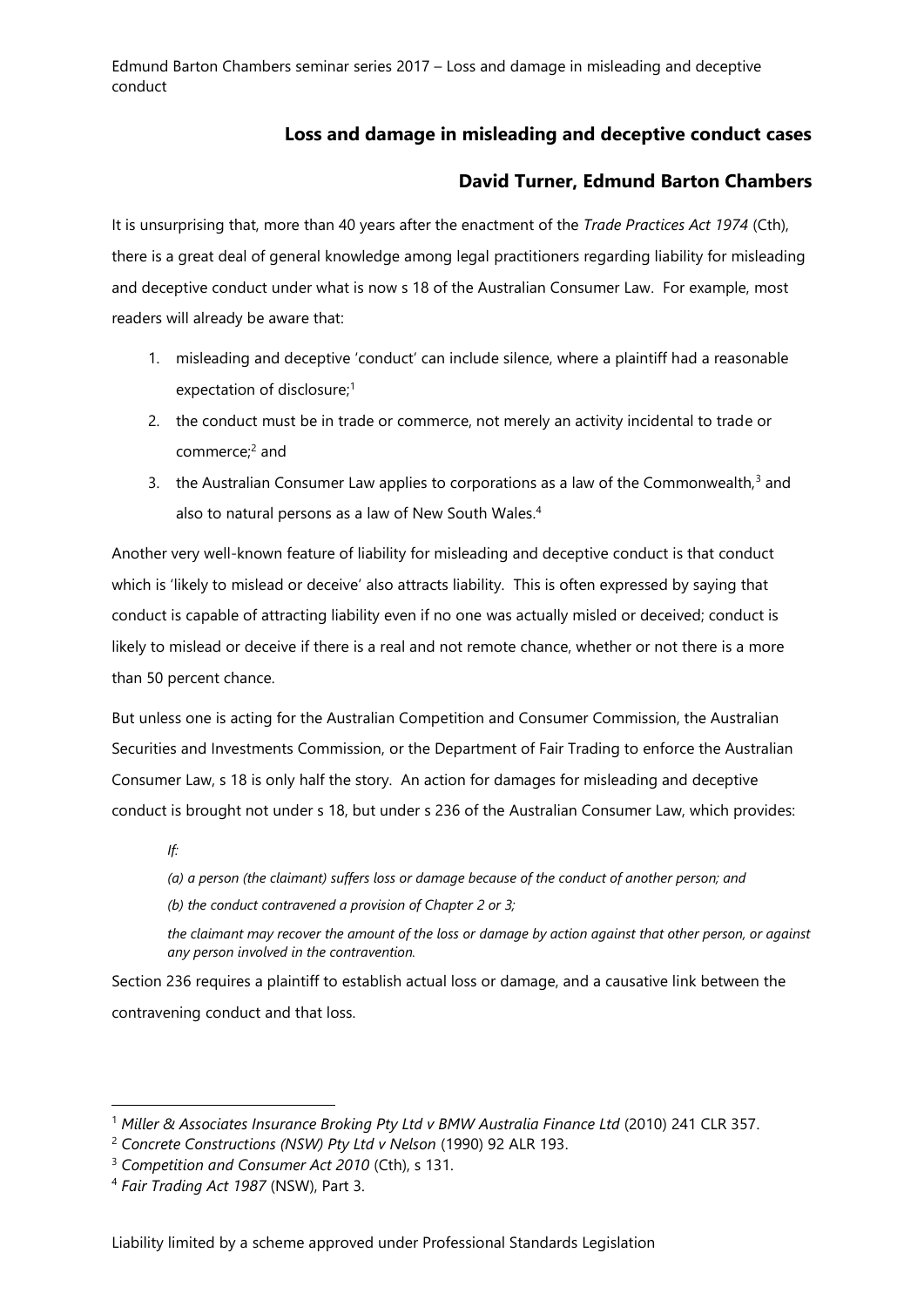Sometimes, the received wisdom about liability for misleading and deceptive conduct obfuscates the realities of succeeding in an action for damages. This paper will survey a selection of recent cases concerning causation and damage in misleading and deceptive conduct cases, particularly concerning the role of reliance in causation.

#### **Reliance on misleading and deceptive conduct –** *Jewelsnloo Pty Ltd v Sengos* **[2016] NSWCA 309**

With some exceptions (that will be covered later in this paper), in the vast majority of misleading and deceptive conduct cases, the causative link between loss and conduct is reliance; the plaintiff being induced into acting to its detriment by the conduct. This case is a demonstration of several different ways in which a plaintiff can fall short of establishing reliance.

#### *The facts*

Mr Sengos operated a business, Amazing Water, which sold water coolers. In February 2012, Mr Sengos sold Amazing Water to Mr Kotsiopoulos. As one would expect, Mr Sengos was subject to a non-compete deed following the sale. Shortly after the sale, Mr Sengos and Mr Kotsiopoulos also entered into a profit-sharing arrangement, where Mr Sengos would receive a portion of the profit from sales to clients that Mr Sengos introduced to Amazing Water.

In July 2012, very shortly after Mr Kotsiopoulos purchased Amazing Water, he put the business back on the market. In around September 2012, his agent began negotiations with Jewelsnloo Pty Ltd (**Jewelsnloo**). After Jewelsnloo signed a Confidentiality Agreement that included a disclaimer that any information disclosed pursuant to it was to be 'checked independently for accuracy and truth', Jewelsnloo received an information memorandum about Amazing Water, including some trading figures for the period 2009 to 2012. That included a representation that between 1 February 2012 and 30 June 2012 (that is, the time Mr Kotsiopoulos owned the business), the turnover of the business was \$166,375.60. Jewelsnloo would later allege that this was one instance of misleading and deceptive conduct (**the Turnover Representation**).

Subsequently, Jewelsnloo received bank statements from Mr Kotsiopoulos which showed a much lower turnover in the period between February 2012 and June 2012. Jewelsnloo asked Mr Kotsiopoulos to provide material to verify the Turnover Representation, but he could not. Jewelsnloo made an offer to purchase Amazing Water, at a price much lower than the asking price, on the basis that the figures in the Turnover Representation could not be verified. The offer was accepted.

Jewelsnloo, being aware of the profit-sharing arrangement between Mr Sengos and Mr Kotsiopoulos, asked Mr Sengos if he intended to compete with Amazing Water after Jewelsnloo completed its purchase. On 1 October 2012, Mr Sengos responded by saying 'I have no intentions at getting back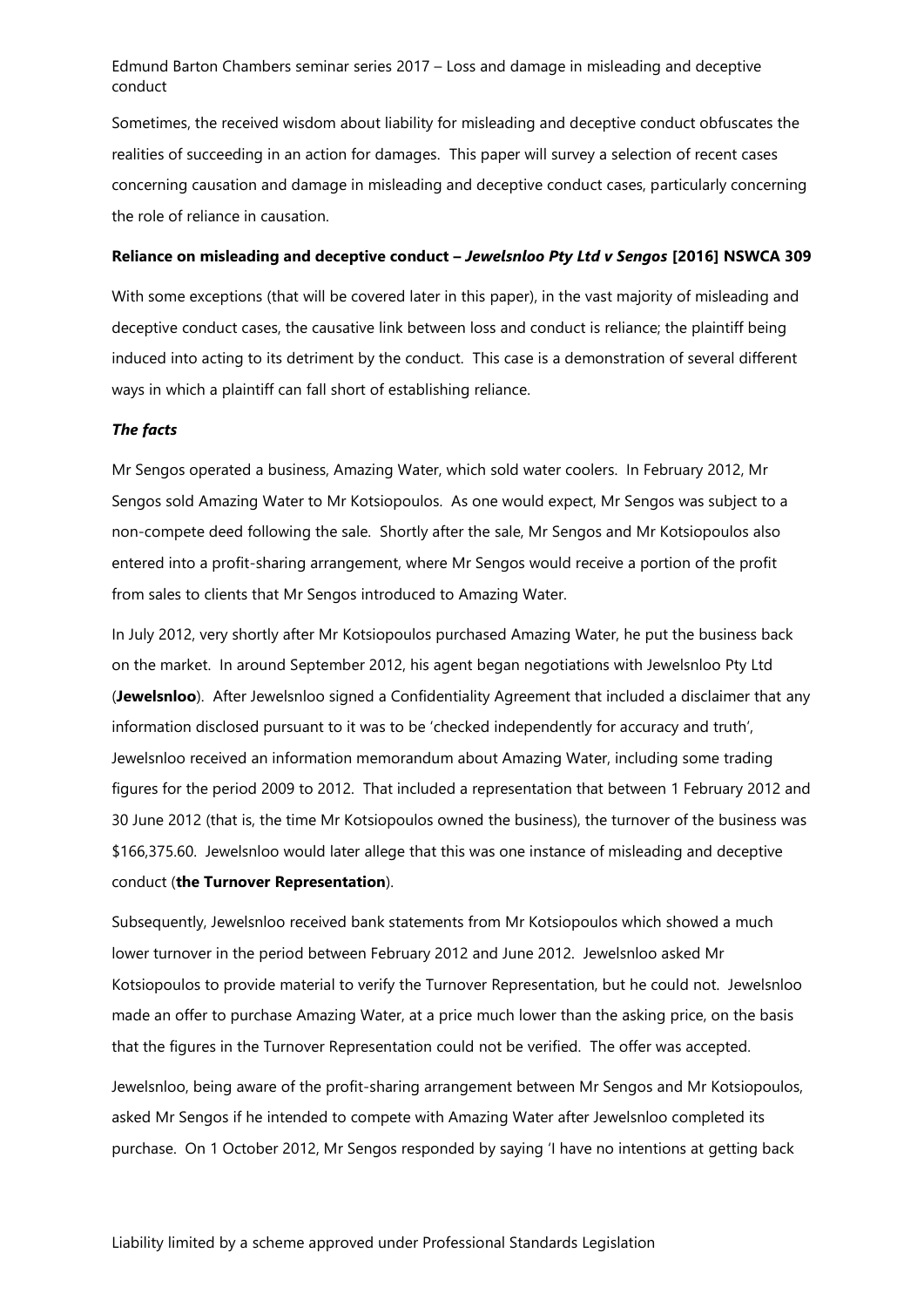into the water cooler business'. Jewelsnloo would later allege that this was a further instance of misleading and deceptive conduct (**the Competition Representation**).

On 9 October 2012, Mr Sengos asked Mr Kotsiopoulos to release him from the non-compete agreement. Mr Kotsiopoulos agreed. A deed to achieve that was signed either in October or December.

Jewelsnloo and Mr Kotsiopoulos exchanged contracts on 18 October 2012; they are from that point on each bound to complete the sale.

Jewelsnloo sent requisitions to Mr Kotsiopoulos, asking if Mr Kotsiopoulos received the benefit of any restraint of trade when he bought Amazing Water from Mr Sengos. Mr Kotsiopoulos responded by providing a copy of the non-compete deed, saying nothing about the plan to release Mr Sengos from that deed. Both the provision of the non-compete deed (**Non-compete Deed Representation**), and silence as to the plan to release Mr Sengos (**Silence on Release**), were alleged to be further instances of misleading and deceptive conduct.

At the end of October 2012, Mr Sengos asked Jewelsnloo if it had any interest in a profit-sharing arrangement similar to the one Mr Sengos and Mr Kotsiopoulos had. Jewelsnloo declined the proposal. The sale completed shortly thereafter.

## *The outcome*

You will recall that there were 4 instances of alleged misleading and deceptive conduct:

*1. The Turnover Representation*

The Turnover Representation was misleading and deceptive, in terms of liability. However, the Court was not satisfied that Jewelsnloo placed any reliance on the Turnover Representation; it was not actually misled or deceived. That was the result of a confluence of surrounding circumstances:

- a. the disclaimer in the Confidentiality Agreement Jewelsnloo signed before receiving the Turnover Representation;
- b. the fact that Jewelsnloo later saw inconsistent bank statements, which put it on notice of the unreliability of the Turnover Representation; and
- c. Jewelsnloo's lower purchase price offer, which was made because the trading figures could not be verified.

Note that the disclaimer in the Confidentiality Agreement was not a panacea; it was just one of a number of factors that contributed to a finding of fact that Jewelsnloo did not rely on the Turnover Representation.

*2. The Non-compete Deed Representation*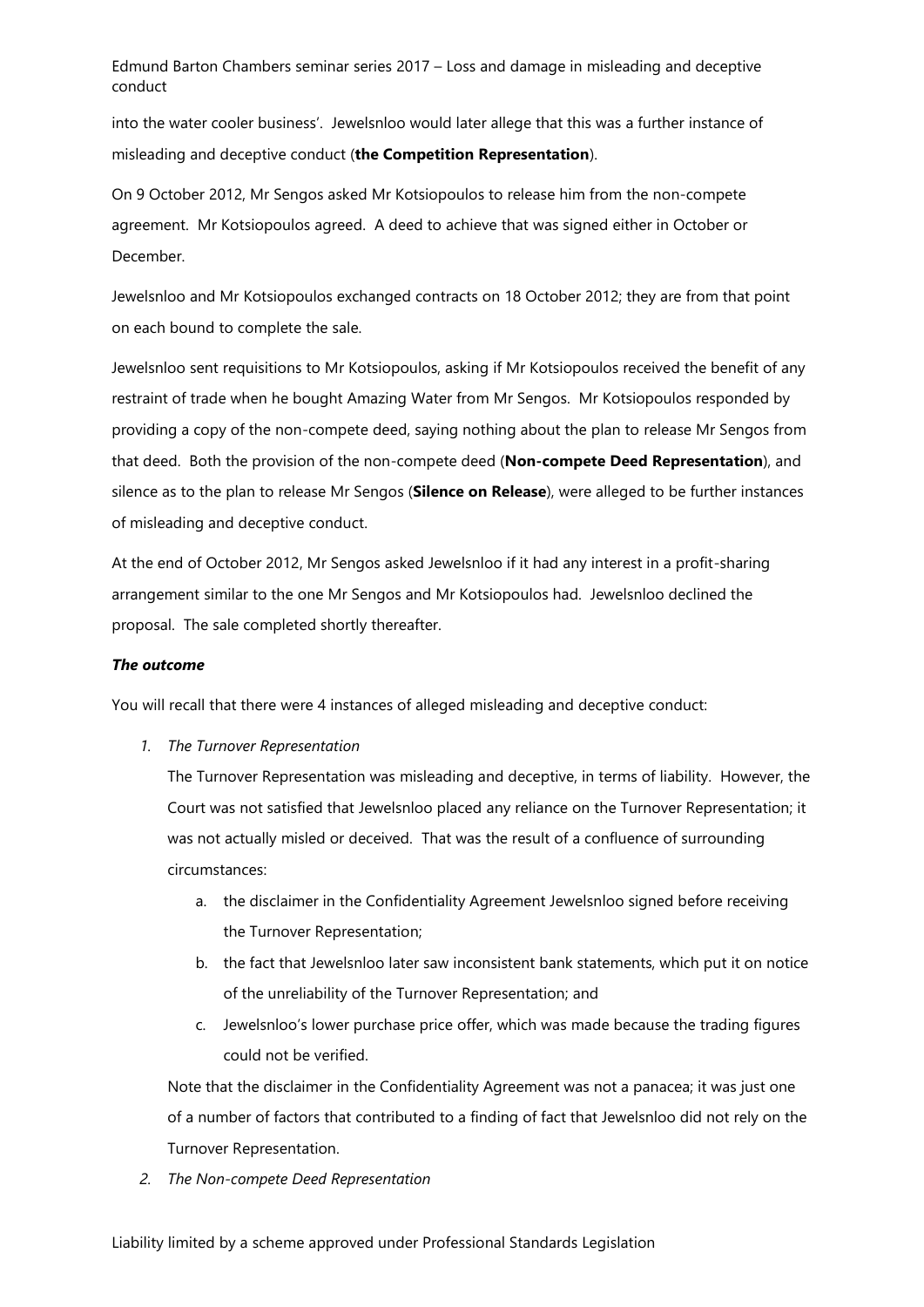This representation was also misleading and deceptive. However, Jewelsnloo suffered no damage as a result of it, as Jewelsnloo could not have acted in reliance on it, because there was no other course of action available to Jewelsnloo. At the time of the Non-compete Deed Representation, contracts had been exchanged. Jewelsnloo sent requisitions to Mr Kotsiopoulos, but it had no right to rescind or make a claim based on the answers to those requisitions, so even if it had known that Mr Kotsiopoulos planned to release Mr Sengos from the Non-compete Deed, it was still bound to complete the sale.

*3. The Competition Representation*

This representation was not misleading and deceptive, because it was true at the time it was made. Mr Sengos had no intention of competing with Amazing Water, until he later learned that Jewelsnloo would not take up the profit-sharing arrangement he had enjoyed with Mr Kotsiopoulos.

*4. The Silence on Release*

This silence was not misleading and deceptive, because Jewelsnloo had no reasonable expectation of disclosure of the plan to release Mr Sengos from the Non-compete Deed.

# **Reliance on misleading and deceptive conduct –** *OXS Pty Ltd v Sydney Harbour Foreshore Authority* **[2016] NSWCA 120**

*Jewelsnloo Pty Ltd v Sengos* [2016] NSWCA 309 demonstrates two ways in which a plaintiff may fail in its misleading and deceptive conduct action, for want of reliance:

- 1. the plaintiff was not actually misled or deceived by the defendant's conduct, and therefore placed no reliance on it; and
- 2. where the plaintiff has no alternative course of action available to it, the plaintiff is unable to act in reliance on the conduct.

*OXS Pty Ltd v Sydney Harbour Foreshore Authority* [2016] NSWCA 120 is a case where those two failures of reliance converge.

## *The facts*

OXS Pty Ltd (**OXS**) operated a restaurant in The Rocks. The Sydney Harbour Foreshore Authority (**SHFA**) leased the restaurant premises to the OXS, but decisions about the lease ultimately rested with the responsible Minister, first the Honourable Tony Kelly MLC, and later the Honourable Brad Hazzard MP.

OXS' lease was to expire in 2014, but in January 2011 it contacted SHFA to request an extension of the lease. In February 2011, SHFA responded by saying that it would offer OXS another ten-year lease, subject to lodgement of a development application and entry into a licence for outdoor seating (the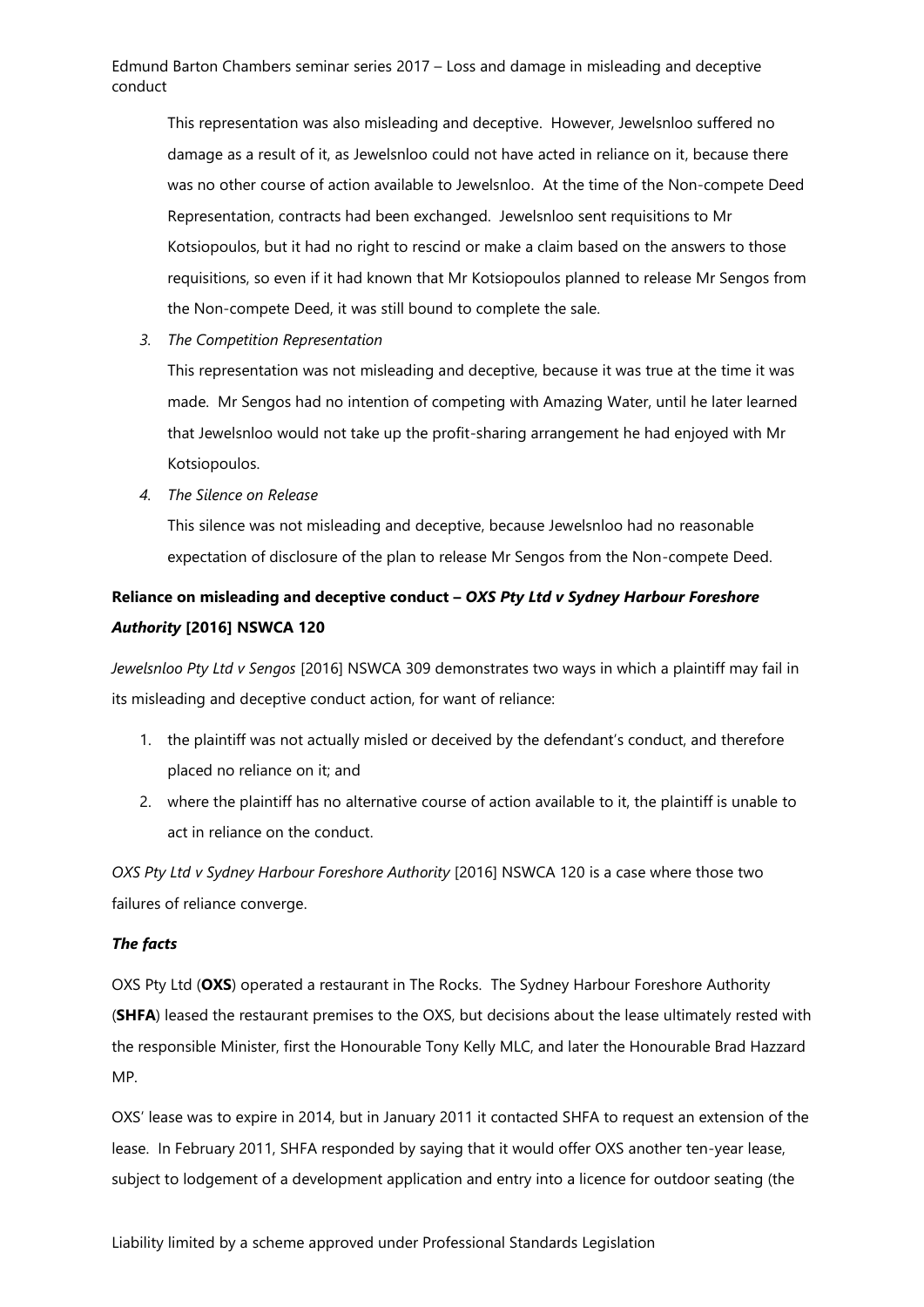**Prerequisites**). OXS purported to accept that 'offer', and from that point on OXS asserted there was a binding agreement for lease between it and SHFA.

In August 2011, SHFA wrote to OXS to say that the responsible Minister would not consent to its earlier proposal. That was misleading and deceptive, because the responsible Minister had not said that; he had just 'noted' SHFA's recommendation on the proposal. In reply, OXS asserts a binding agreement for lease.

About a year later in August 2012, SHFA wrote to OXS and said it will not negotiate with OXS on a new lease until OXS addressed the Prerequisites.

In November 2013, OXS satisfied the Prerequisites. In December 2013, SHFA said that OXS' lease would not be renewed.

## *The outcome*

 $\overline{\phantom{a}}$ 

OXS alleged that SHFA had engaged in misleading and deceptive conduct by:

- 1. representing that there was a binding agreement for lease;
- 2. representing that the responsible Minister would not consent to a new lease;
- 3. representing that once the Prerequisites were satisfied, SHFA would negotiate with OXS for a new lease.

OXS had to establish reliance on the representations. Its evidence on reliance, given by Mr Kazal, OXS' sole director, was:<sup>5</sup>

*I could have caused OXS in 2011 to sell the business conducted at the Premises, as OXS then still had three years remaining under the [2009 Lease]. OXS has now lost the opportunity to do so by being misled by SHFA as to the basis for refusing to continue with the grant of a new lease.* (emphasis in original judgment)

OXS said that it *could* have sold its business, if it had known the lease would not be renewed. But *would* it have done so? Gleeson JA found that this was more than a semantic distinction, holding at [260]:

*it was incumbent on OXS to establish, on the issue of causation, that had OXS been informed in August 2011 that SHFA did not (at least at that time) support the grant of a new lease… OXS would have initiated a sale of the business… the claim by OXS failed because of an absence of evidence of what OXS would have done.* (emphasis in original)

An inference could not be drawn from Mr Kazal's evidence about what OXS *would* have done. After all, when SHFA first said that the responsible Minister would not consent to its earlier proposal, OXS asserted the existence of an agreement for lease.

<sup>5</sup> *OXS Pty Ltd v Sydney Harbour Foreshore Authority* [2016] NSWCA 120, [246].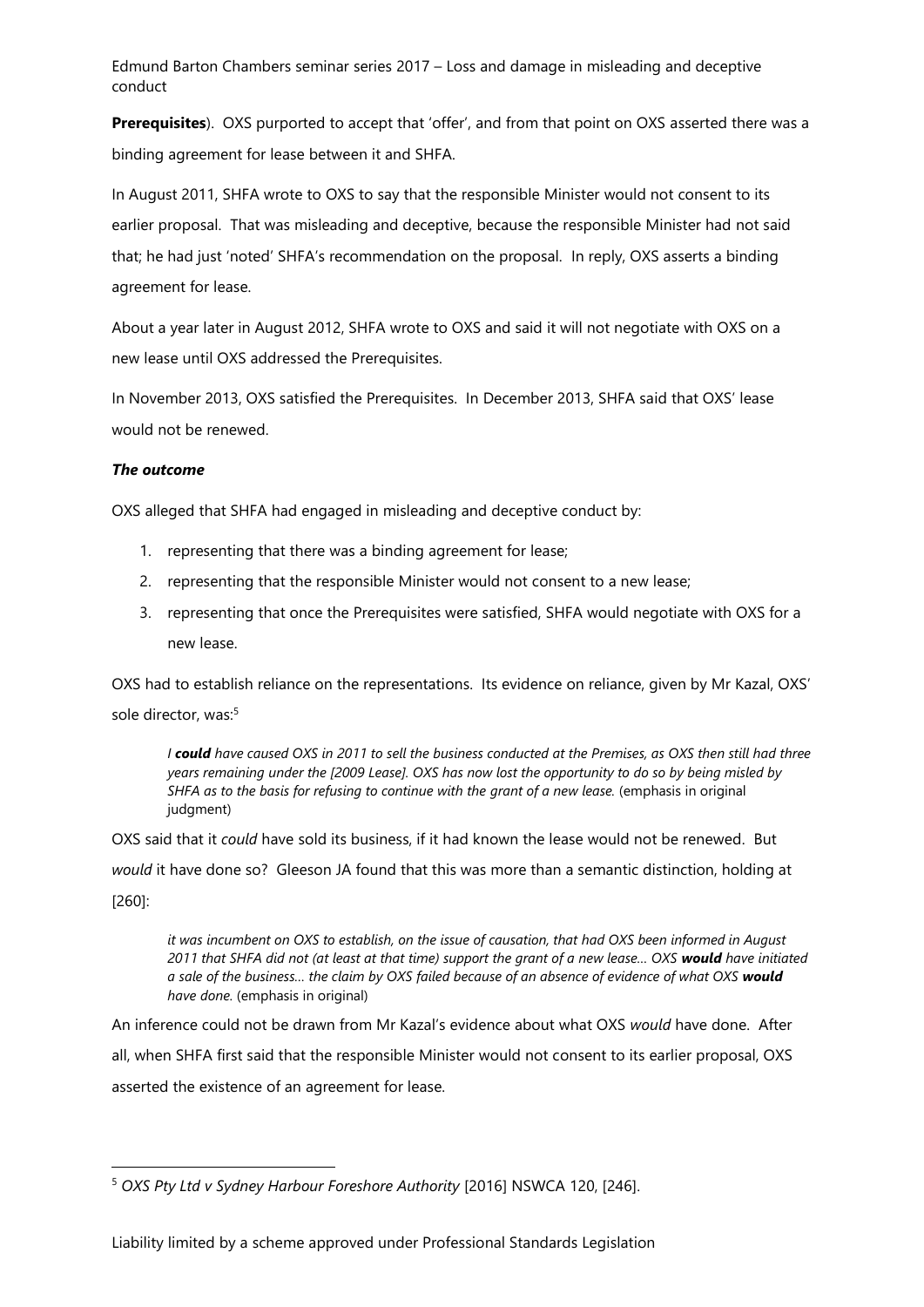Unlike Jewelsnloo, OXS *could* have taken an alternative course of action. But there being no evidence of actual reliance, that in the absence of that conduct OXS *would* have taken that course, causation could not be established.

#### **Causation without reliance?** *Re HIH Insurance Limited (In Liquidation)* **[2016] NSWSC 432**

Earlier in this paper, I wrote that in the vast majority of misleading and deceptive conduct actions, causation will be proved by showing the plaintiff's actual reliance on the contravening conduct. This case is an illustration of a theory of causation which, at least on the surface, appears not to require any reliance on the misleading and deceptive conduct.

The plaintiffs were investors in the formerly publicly listed HIH Insurance Limited (In Liquidation)

(**HIH**). The misleading and deceptive conduct was misstated information in HIH's financial reports and prospectus. The plaintiffs alleged that they had suffered damage by paying more for HIH shares than the shares were worth.

The unusual feature of this case is that the plaintiffs had not actually read the misleading financial information published by HIH. They could not have relied on the conduct. Nevertheless, Brereton J found that there was a causative link between HIH's conduct and the investors' loss. At [75]:

*The chain of causation was* 

*(1) HIH released overstated financial results to the market,* 

*(2) the market was deceived into a misapprehension that HIH was trading more profitably than it really was and had greater net assets than it really had,* 

*(3) HIH shares traded on the market at an inflated price, and* 

*(4) investors paid that inflated price to acquire their shares, and thereby suffered loss.* 

*Thus, the contravening conduct materially contributed to that outcome.*

Does this mean that reliance played no reliance in establishing causation in this case, or that the plaintiffs were entitled to recover damages even though no one was actually misled or deceived?

Reliance remained a necessary step in establishing a causative link between conduct and loss in this case; but it was not the *plaintiff's* reliance. Summarising the effect of earlier authority at [56], Brereton J said:

*… the applicant must establish that somewhere in the chain of causation, someone relied on the contravening conduct — in other words, that someone was misled or deceived, and that such deception brought about prejudice to the applicant. Unless someone in the chain of causation is deceived, it cannot be said that the ultimate loss to the applicant is "by conduct of" the respondent, because the conduct would be immaterial to the ultimate loss unless it impacted somehow on the causative process.*

#### **Quantum –** *Bartlett v Weatherill* **[2017] NSWSC 31**

After a causative link between conduct and loss is established, it is necessary to establish the quantum of that loss. Damages for misleading and deceptive conduct are compensatory in nature, but an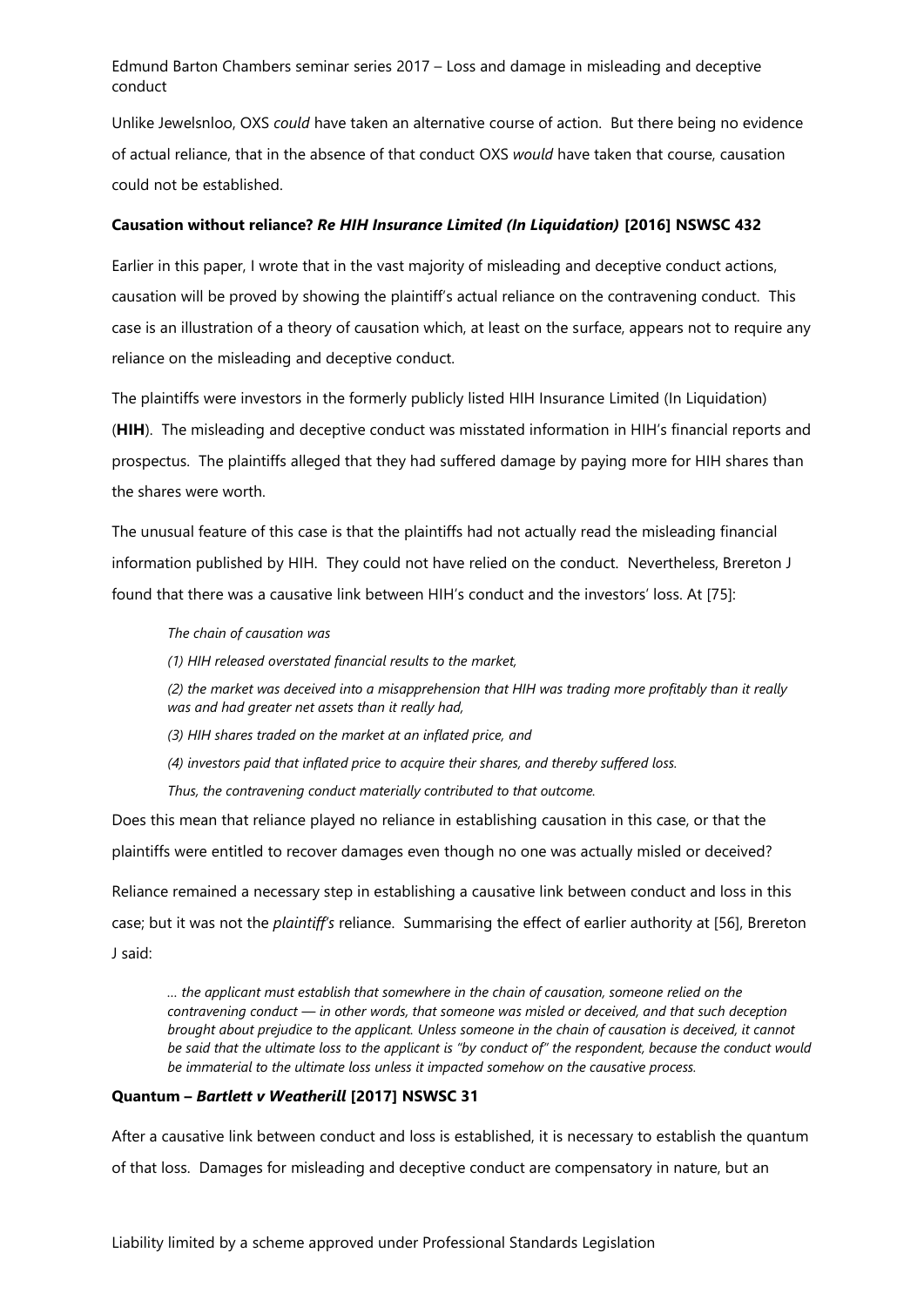award of damages in misleading and deceptive conduct can be surprisingly different in the method of its calculation than an award in contract or tort, and *Bartlett v Weatherill* [2017] NSWSC 31, a decision in an appeal from the Local Court of NSW, is a recent demonstration of this.

Dr Weatherill wanted to buy a Cessna 400 aircraft. A Cessna 400 is worth about \$500,000 in Australia. However, a Cessna 400 can be acquired for significantly less in the United States, around \$370,000.

Dr Weatherill did not want to pay any more than \$438,000 in total for both the cost of the aircraft and the cost of transporting it to Australia. He enlisted the aid of Mr Bartlett to estimate the transport costs. Mr Bartlett estimated those costs would be \$52,395. Dr Weatherill decided he would buy a Cessna 400 from the United States and have it brought to Australia.

Dr Weatherill actually spent around \$120,000 on bringing the Cessna 400 to Australia. Together with the \$370,000 cost of the aircraft itself, Dr Weatherill paid around \$490,000, significantly more than he wanted to spend.

| <b>Plaintiff</b>                                                             | <b>Defendant</b>                                                                        | <b>The Court</b>                                                                               |
|------------------------------------------------------------------------------|-----------------------------------------------------------------------------------------|------------------------------------------------------------------------------------------------|
| Actual import costs, and<br>other associated costs,<br>of \$130,703.02; less | Approximate actual cost of<br>aircraft and bringing it to<br>Australia, \$490,000; less | Approximate actual cost of aircraft<br>and bringing it to Australia,<br>\$490,000; less        |
| The defendant's<br>estimate of<br>\$52,395; and                              | The value of the aircraft in<br>Australia, \$500,000; equals                            | What the plaintiff had been prepared<br>to pay, \$438,000; equals<br>\$52,000; less            |
| 2.<br>some other<br>'agreed extras';<br>equals                               |                                                                                         | \$27,000, recognising that the<br>plaintiff obtained an asset of<br>considerable value; equals |
| Total loss: \$58,857.77                                                      | Total loss: \$0 (\$10,000 better off)                                                   | Total loss: \$25,000                                                                           |

At first instance, the parties, and the Court, characterised the plaintiff's loss in the following ways:

The defendant was correct. The plaintiff had not suffered any loss at all, because the value of the asset the plaintiff received exceeded the amount the plaintiff paid. Per Adamson J at [26]:

*There are two principal errors in the Magistrate's approach, which I note for completeness was ultimately supported by neither party. First, it ignored the principle that the wronged party needs to establish actual loss before an award of damages can be made. Secondly, it contaminated the assessment of damages by including "expectation" loss and by using what Mr Weatherill was prepared to pay as an integer in the calculation. This second matter was inconsistent with what the plurality of the High Court said in Marks v GIO at [49]… "What is important is what that party could have done, not what it might have hoped for or expected."*

In an award for misleading and deceptive conduct, a plaintiff cannot seek a discrete award of damages for being induced into a transaction, without recognising the value obtained from the transaction.